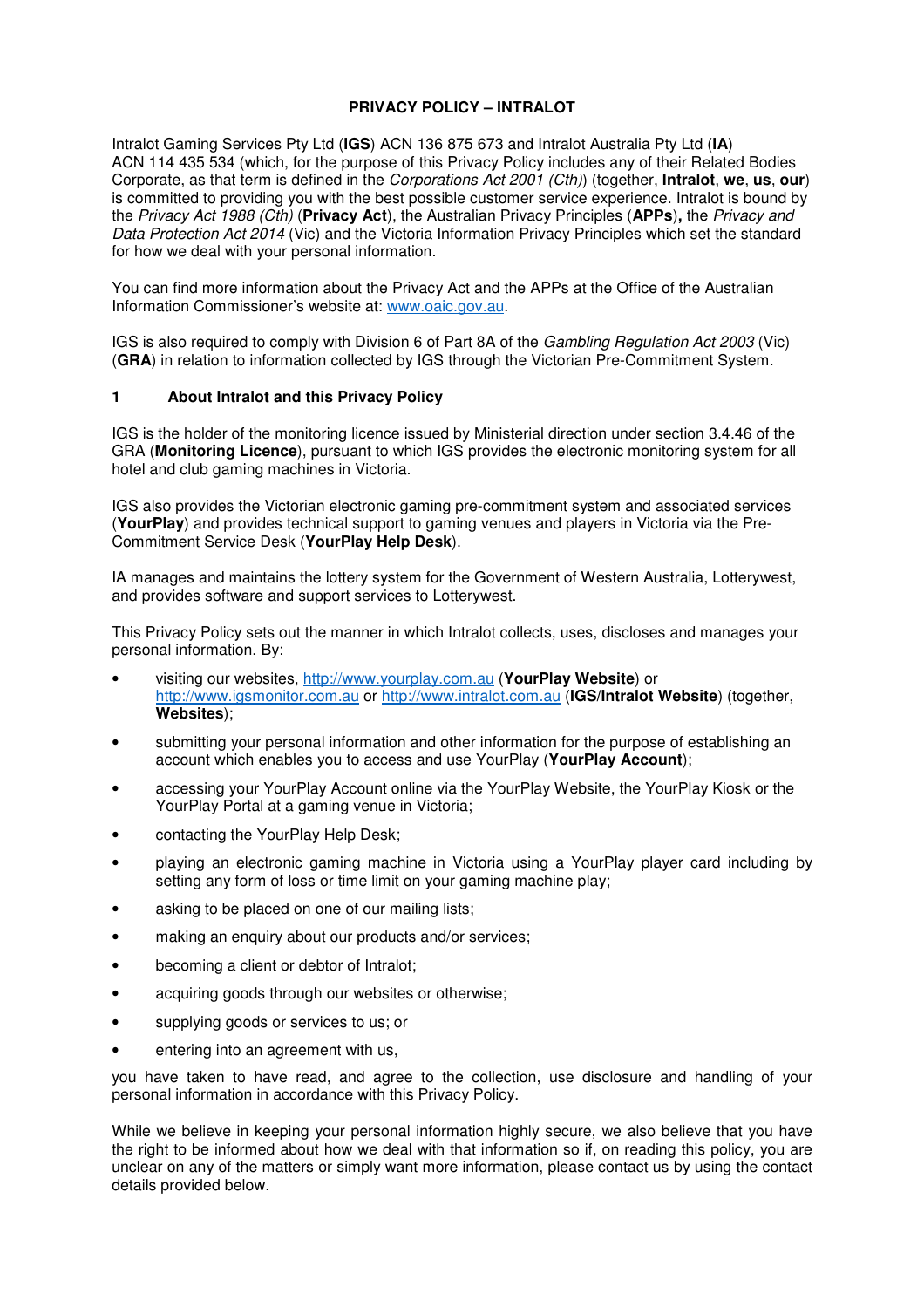# **2 Collection of your personal information**

We aim to collect personal information only if it is reasonably necessary to providing the service, product or information you have requested from us.

**Personal information** has the meaning given to that term in the Privacy Act and includes information or an opinion (whether true or not) about an identified individual, or an individual who is reasonably identifiable.

In the course of providing you with products and services, Intralot collects personal information in a variety of ways.

IGS may collect personal information about you when you:

- visit the YourPlay Website or the IGS Website;
- submit your personal information and other information for the purpose of creating a YourPlay Account;
- use YourPlay:
- access your YourPlay Account online via the YourPlay Website, the YourPlay kiosk or the YourPlay Portal at a gaming venue in Victoria;
- contact the YourPlay Help Desk;
- play an electronic gaming machine in Victoria using a YourPlay player card including when you set a loss or time limit on your machine play;
- use your YourPlay registered player card or casual player card at a gaming venue in Victoria; or
- contact IGS in your capacity as a venue operator.

IA may collect personal information about you during the course of providing services to Lotterywest.

Intralot will also collect personal information about you when you:

- ask to be placed on one of our mailing lists;
- make an enquiry about our products and/or services;
- become a client or debtor of Intralot;
- acquire goods through our websites or otherwise;
- supply goods or services to us; or
- enter into an agreement with us,

### **3 What personal information does Intralot collect?**

In general you can assume that Intralot collects and holds the following personal information about you:

- your name;
- your address;
- your email address;
- your use of the goods and services which are provided by Intralot to you; and
- your telephone and fax number.

In addition to the information set out above, if you have a YourPlay Account, IGS may also collect and hold the following personal information about you:

• your name, address and any other details provided when you sign up to YourPlay either at a gaming venue or online;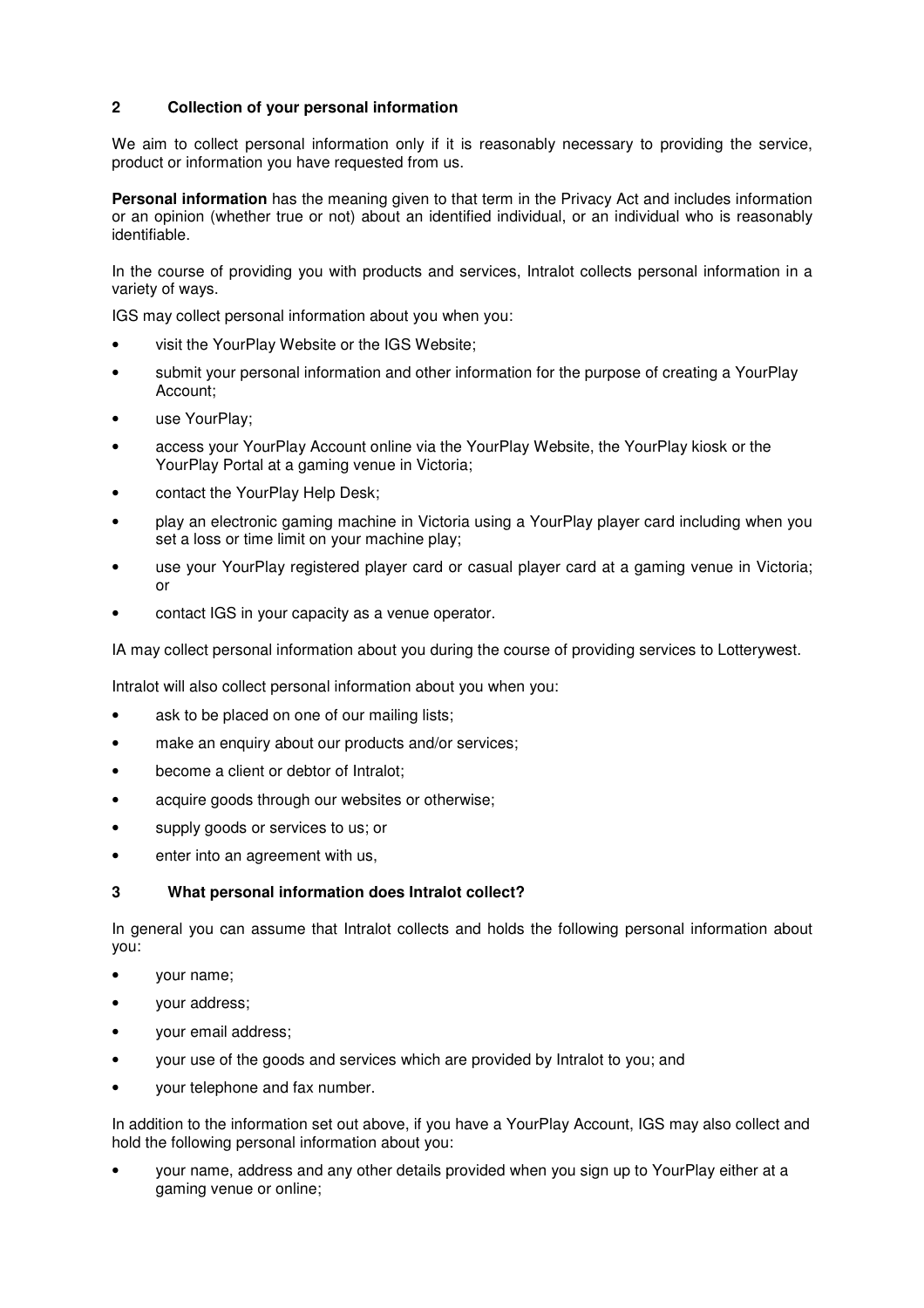- data collected through the YourPlay system when you play a gaming machine using your YourPlay Player Card, such as the date and time your use of a gaming machine commences and finishes, the location of the gaming machine, the amount that you wage on a gaming machine, including the amount of money won or lost;
- dates and times of when you access your YourPlay Account;
- dates and times you request activity statements;
- if you set loss limits or time limits on your game play at a gaming machine in Victoria, the details of those loss limits or time limits;
- when you contact the YourPlay Help Desk, IGS will retain all details of your request, including but not limited to, the date and time of your telephone call, your name and contact details and a description of your request or inquiry. Your telephone call to the YourPlay Help Desk may also be recorded by IGS for regulatory, quality or verification purposes;
- any other information collected by IGS from you or a third party as a result of your use of the YourPlay system or your YourPlay Account.

The information collected by IGS as the holder of the Monitoring Licence and as the provider of YourPlay is collected on behalf of, and owned by, the State of Victoria.

In addition to the information set out above, IA may also collect and hold personal information relating to your participation in:

- a Victorian public lottery which was conducted prior to 31 January 2015; or
- a lottery which is conducted by Lotterywest.

For each visitor to our Websites, we may also collect the following non-personally identifiable information:

- browser type, version and language;
- operating system;
- pages viewed while browsing the Websites; and
- page access times and referring website address.

When you access our Websites you may be required to submit personally identifiable information. This may include a unique username and password, or information which is required to recover a lost password.

### **4 How we collect personal information**

Unless it is unreasonable or impracticable to do so, Intralot collects your personal information from you directly, including by using cookies on our Websites.

In many cases however, IGS will collect information about you (or third parties associated with you) from a third party such as:

- state regulatory bodies, including the Victorian Commission for Gambling and Liquor Regulation (**VCGLR**) and the Victorian Department of Justice (**DOJ**);
- venue owners or operators in Victoria, including Crown Casino; and
- our contractors and service providers, who provide services to us such as the maintenance and support of YourPlay,

or from other third parties.

IA may also collect personal information about you from the VCGLR, the State Revenue Office of Victoria, and in relation to players of the Lotterywest lottery, our professional advisors, lottery retail outlets located in Western Australia and the Government of Western Australia (trading as Lotterywest).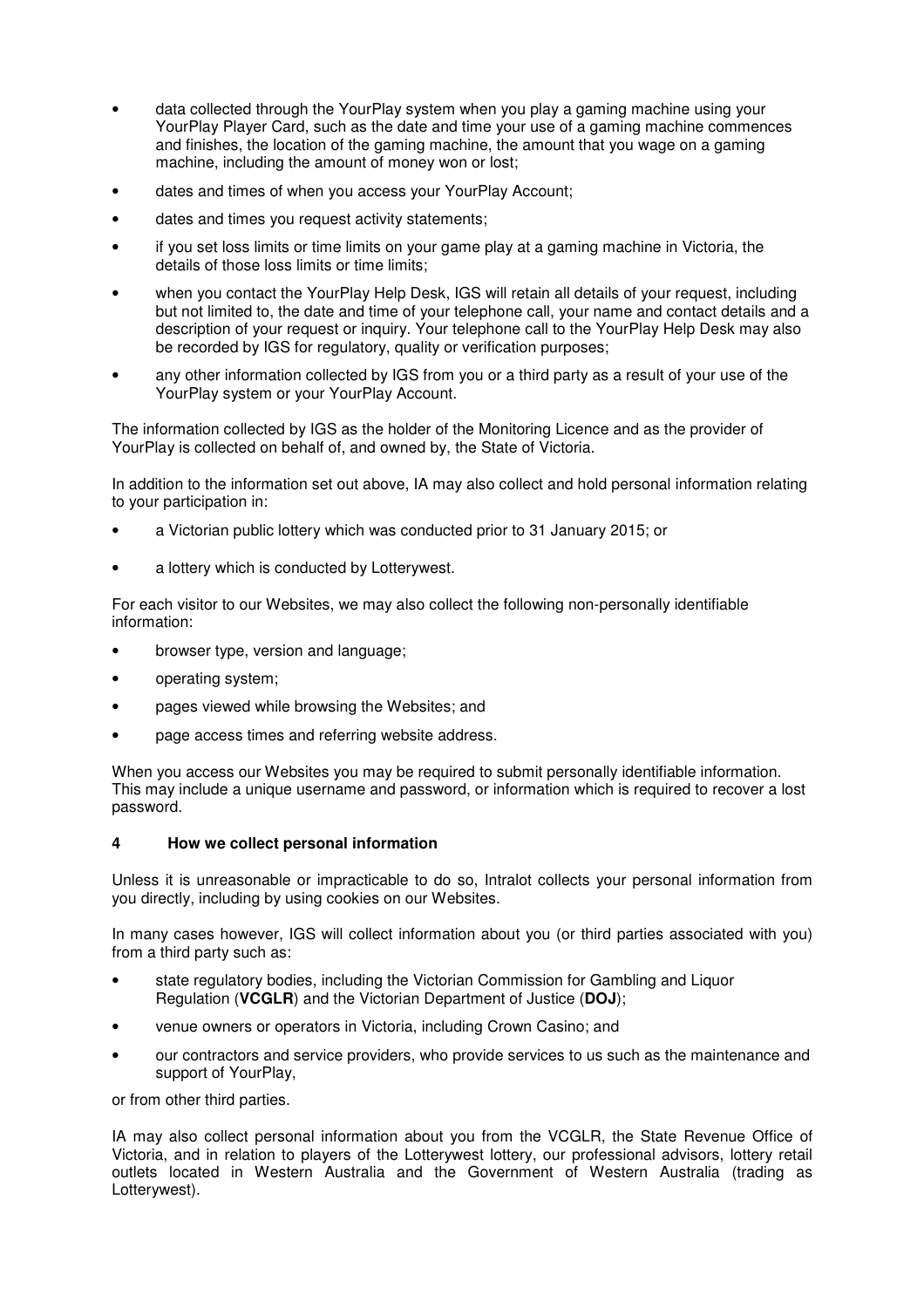In some cases we will be required or authorised by Australian law, including under the GRA as amended from time to time, or the order of a court or tribunal, to collect personal information about you. In many cases, we are required by statute and under our contractual obligations with the Victorian Government (in relation to IGS) and the Government of Western Australia (in relation to IA) to collect personal information about you.

Accordingly, we collect and hold a broad range of personal information gathered during the course of providing our products or services. However, we strive to ensure that we collect and hold only that personal information which is relevant and necessary to the product, service or information you have requested from us.

At the time of collection, or as soon as practicable after we have collected it, we will take reasonable steps to notify you of the collection and of any matters relevant to the collection, unless it is obvious from the circumstances that you would know or would expect us to have the information.

## **5 How We Use Cookies**

We may use cookies on some areas of our Websites. A cookie is a small file saved on your computer's hard drive. When you return to our Website, the data saved in the cookie is sent back to the Website. We use cookies to gauge visitor traffic, trends and to deliver personalised content to you while you are at our Websites. The cookies we use in no way give us access to your computer or any information about you, other than the information you choose to share with us. You can choose to accept or decline cookies. Most web browsers automatically accept cookies, but you can usually modify your browser setting to decline cookies if you prefer. This may prevent you from taking full advantage of the Websites.

### **6 Purpose of collection**

We collect personal information primarily to:

- provide you with the goods, services and information that you request from us or from third parties to which we provide goods and services, such as gaming venues, including YourPlay;
- comply with our statutory and contractual obligations to the Victorian Government (in relation to IGS) and the Government of Western Australia (in relation to IA); and
- provide you with information about our products and services.

If it is reasonable to expect that we would use or disclose your personal information for purposes which are related to the above primary purposes, we may also use or disclose that personal information to:

- assist you with enquiries or complaints;
- develop and improve our customer service;
- improve customer service by means of research, marketing, service or product development or planning;
- carry out statistical analysis and generate statistical reports in relation to your use of goods and services provided by us (although any such analysis or report will not identify you);
- invite you to seminars or events hosted by Intralot; and
- inform you of developments at Intralot and other services that we can provide.

If you sign up to YourPlay (whether as a casual or registered member), IGS will collect your personal and other information from you or from gaming venues for the primary purpose of managing and administering the YourPlay program in Victoria and providing you with products and services related to YourPlay, including:

- allowing you to access and use the features available under a YourPlay Account;
- issuing you with a PlayerCard;
- allowing you to set loss limits or time limits on your gaming machine play in Victoria; and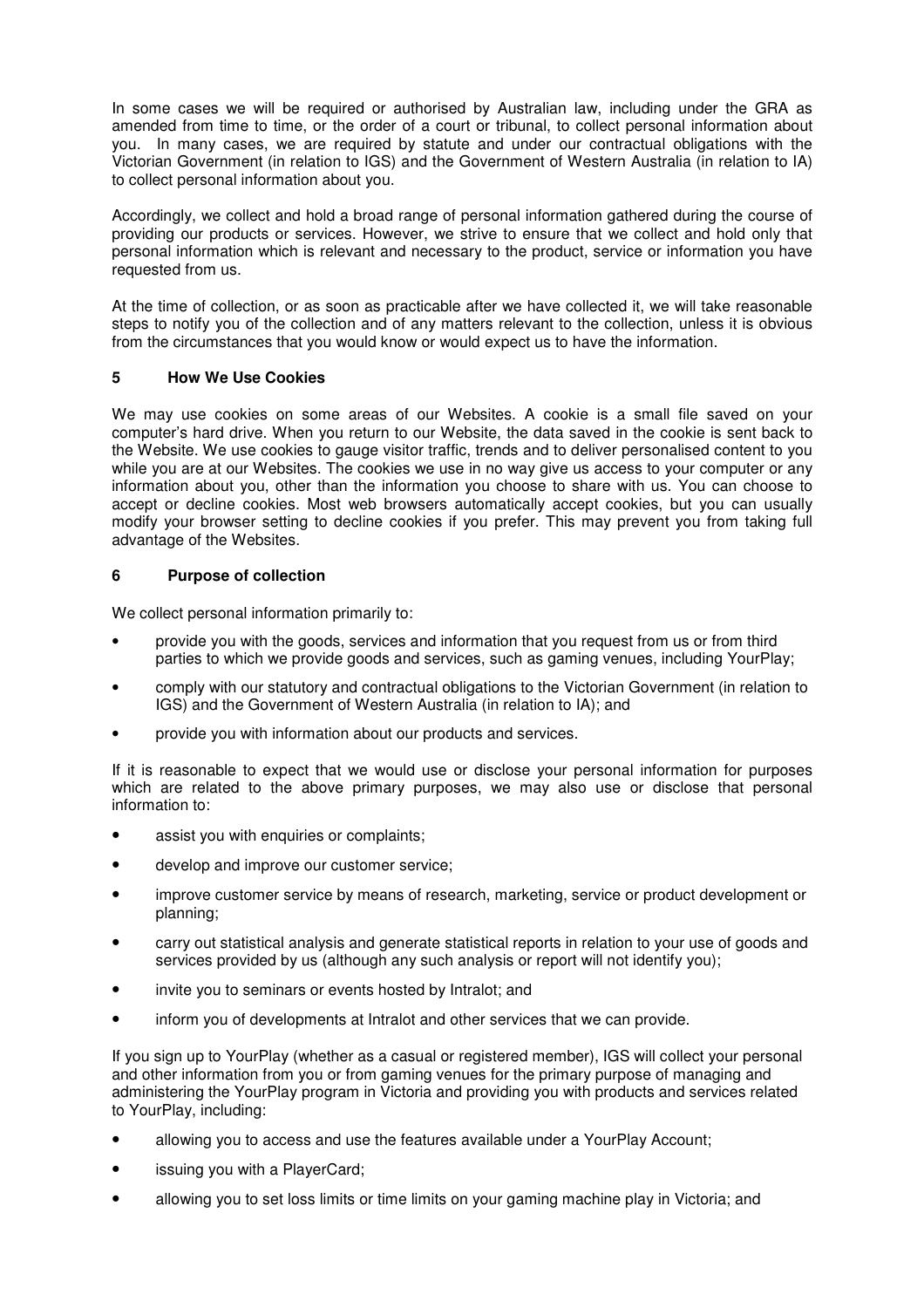• promoting, advertising and marketing promotions to you in relation to YourPlay (including by means of email, SMS, post, telephone calls or in-person presentation).

Information collected through our Websites may be used by Intralot for the purpose of gauging visitor traffic, trends and delivering personalised content to you while you are at our Websites.

We may share your personal information between IGS and IA for the purposes of providing the services set out above.

We may otherwise use your personal information to comply with any law, including the GRA, and to comply with any lawful request of a law enforcement agency or government authority.

Without limiting the above, IGS will not collect, store, disclose, deliver or use data generated from YourPlay or the monitoring system unless it is to be used for purposes directly connected to the provision of services by IGS in accordance with the GRA, the Monitoring Licence, the direction issued under section 3.8A.2 of the GRA and IGS' agreements with the Victorian Government in relation to the provision of monitoring and pre-commitment services.

Where possible, we will provide you with a choice to opt-out of certain marketing communications. We will respect your request to decide whether or not to receive these marketing communications.

#### **7 Sharing of your personal information**

In some cases, IGS is required to disclose certain personal and other information collected from you under IGS' statutory and contractual obligations with the Victorian Government and the VCGLR to provide monitoring services and YourPlay and for reporting purposes, including technical standards. Any information Intralot provides to the Victorian Government and the VCGLR will not identify you.

IGS is bound by Division 6 of Part 8A of the GRA in relation to the disclosure of certain information collected from you via YourPlay and the associated YourPlay functions.

IGS may disclose your personal or other information collected to the following third parties:

- to the Victorian Government, the VCGLR and any other person authorised by the Victorian Government or the VCGLR in the performance of our functions under Victorian statute and to enable those parties to analyse YourPlay usage and trends (although such information will not identify you);
- the monitoring service provider that is appointed by the VCGLR to provide monitoring services in accordance with sections 3.4.59LF or 3.4.59LG of the GRA;
- gaming venue owners or operators, including to inform them of statistics in relation to player information and to facilitate the use and administration of YourPlay at that gaming venue (although such information will not identify you);
- an enforcement agency that is approved as an enforcement agency by the Minister, as set out in the GRA (i.e., the police, or any other agency such as the VCGLR);
- if you use a player card at a gaming machine at Crown Casino, IGS will disclose to the Crown Casino operator all data generated from your use of that gaming machine for the purpose of facilitating your use of YourPlay at Crown Casino;
- external providers of products or services that we may use to administer and manage YourPlay, including parties that provide the hardware and software required for YourPlay;
- third parties who conduct statistical analysis and generate statistical reports on our behalf, or on behalf of the Victorian Government in relation to your use of goods and services provided by us (although any such analysis or report will not identify you); and
- YourPlay Help Desk staff, for the purpose of providing you with assistance in relation to your YourPlay account.

IA may disclose your personal information to:

• the Government of Western Australia, including in relation to Lotterywest for reporting purposes; and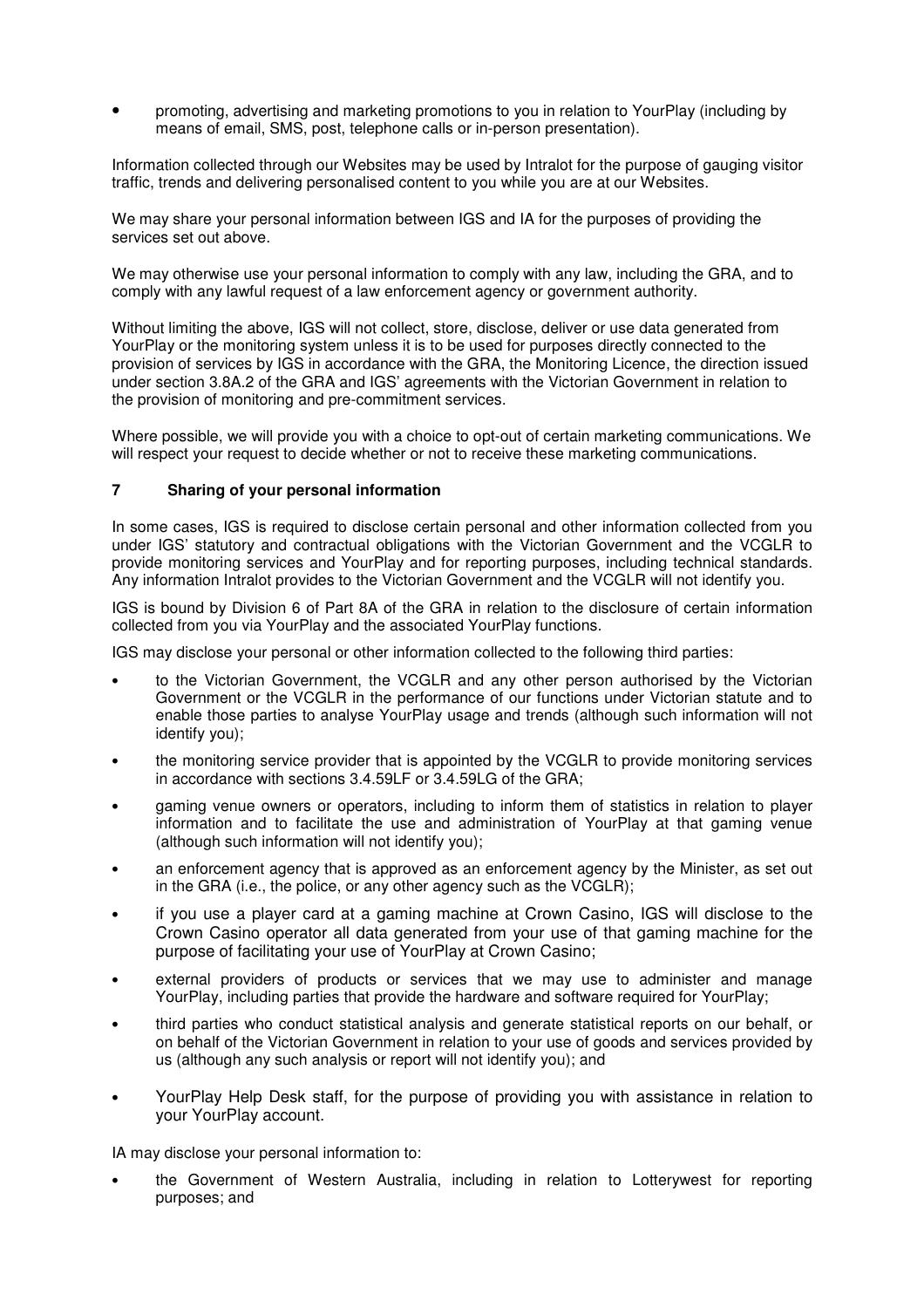the State Revenue Office of Western Australia.

Intralot may also provide your personal information to:

- our professional advisors (including our lawyers and barristers), including for litigation purposes; and
- external providers of services that we may use to operate our business and manage our business systems (for example, this may include market research analysts, file storage service providers, database and mailing service providers, couriers and/or freight service providers, printers, call centers, providers of payment processing and identity verification services and IT technicians who may need access when providing on-site support (although it is our practice for them to work under supervision).

Those companies will be permitted to access only the personal information they need to deliver the service to Intralot or to you. Intralot takes reasonable steps to ensure that these organisations are bound by confidentiality and privacy obligations in relation to the protection of your personal information.

Intralot may also disclose your personal or other information to IGS' Related Bodies Corporate (as that term is defined in the Corporations Act 2001 (Cth)), including IGS' parent company Intralot S.A. Integrated Lottery Systems and Services (an entity located in Greece and disclosure to whom may result in the transfer of data, including your personal information, to Greece).

We are not otherwise likely to disclose your information to overseas recipients unless it is with your consent, or the disclosure is required or authorised by law. We will only disclose to overseas recipients if we reasonably believe that the recipient is subject to a law or scheme that will protect your personal information in a way that is substantially similar to the way the APPs protect your personal information, or if we have your consent.

The privacy and collection practices of entities to which we disclose personal information are governed by their own privacy policies and collection notices.

We will not otherwise disclose information about you unless the disclosure:

- is required or authorised by law, including under the GRA, the Gambling Requilations 2015 (Vic) or other gaming related legislation; or
- you have consented to our disclosing the information about you.

### **8 Quality of your personal information**

We aim to ensure that your personal information is accurate, complete and up to date. To assist us in this, you need to provide true, accurate, current and complete information about yourself as requested and properly update the information to us to keep it true, accurate, current and complete.

If you believe that the information we hold is inaccurate or incomplete, please contact us and we will use all reasonable efforts to correct the information.

In the event that we do not believe the information to be incorrect, we will take reasonable steps to add a statement to the information claiming that you believe the information is inaccurate, incomplete, out of date.

### **9 Securing your personal information**

We are committed to maintaining the security and confidentiality of your personal information and we will take reasonable precautions to protect your personal information from unauthorised disclosure, use or alteration. Except where IGS is required to retain your information in its role as Monitoring Licensee or in connection with YourPlay, we will take reasonable steps to destroy or permanently deidentify personal information if it is no longer needed. Any data that IGS obtains through YourPlay will be retained and will not be deleted, destroyed or otherwise disposed of except with the written consent of the Victorian Government and in accordance with the Public Records Act 1973 (Vic).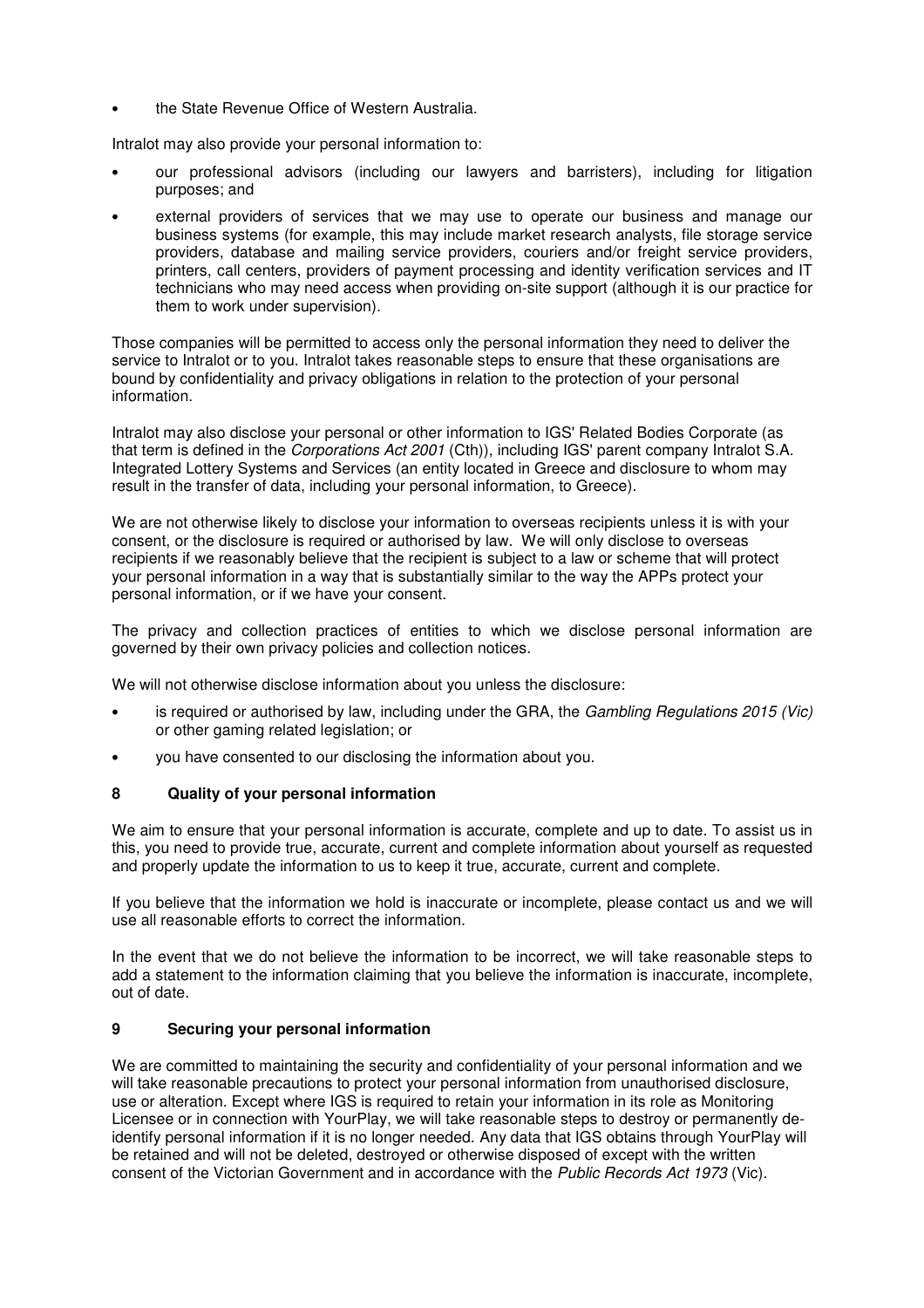Intralot's policies and procedures have been certified as ISO 27001 compliant. Our systems are subject to an annual audit which includes system control and penetration and vulnerability testing. In addition to this, IGS is regularly audited by the VCGLR to ensure that its security is in line with the requirements of the VCGLR.

We also have the following security measures in place to protect your information:

- our offices are securely locked after hours and our offices require swipe card access;
- all computers have password protection:
- all computers linked to our intranet are password protected and virus protected;
- our office is subject to external and internal camera recording;
- our Websites are protected by a firewall; and
- our employees sign confidentiality agreements as part of beginning employment at Intralot.

## **10 Changes to this Privacy Policy**

Intralot reserves the right to make amendments to this Privacy Policy at any time for any reason. We will publish any updated Privacy Policy on our Websites.

### **11 Accessing and correcting your personal information**

You have a right to request access to, or the correction of, your personal information that we hold about you, subject to exceptions allowed by law. If you would like to do so, please contact us using the details provided at paragraph 14 below. You may be required to put your request in writing for security reasons.

We will give you access to, or correct, your personal information unless there is a lawful reason for refusing your request for access or correction. If we refuse your request we will give you a written notice explaining our reasons for that refusal and how you may complain about that refusal.

# **12 Change in control of IGS or IA**

Subject to our statutory obligations, if we sell or otherwise transfer part or the whole of IGS or IA or our assets to another organisation (including in the course of a transaction like a sale, merger or acquisition or as part of a dissolution, liquidation, administration, receivership or other form of insolvency), you agree that your personal information that is collected by IGS or IA (including in the course of IGS' capacity as the holder of the Monitoring Licence and as the provider of YourPlay) may be disclosed to a third party, prospective buyer, transferee, purchaser or insolvency practitioner and that this is reasonable to enable that party to continue, manage, dissolve, restructure or wind-up the business.

### **13 Complaints**

If you have a complaint about our collection, use or disclosure of your personal information, or you wish to make a complaint about a breach of the APPs, please contact our Privacy Officer at the details set out below.

In your complaint, please set out the details of your complaint and your contact details. Our Privacy Officer will contact you to acknowledge your request and ask for any other applicable information. Our Privacy Officer will then investigate the issue and advise you in writing of the outcome.

You can also make a complaint to the Office of the Australian Information Commissioner. Further information is available at www.oaic.gov.au.

### **14 Contacting us**

Intralot welcomes your comments regarding this Privacy Policy.